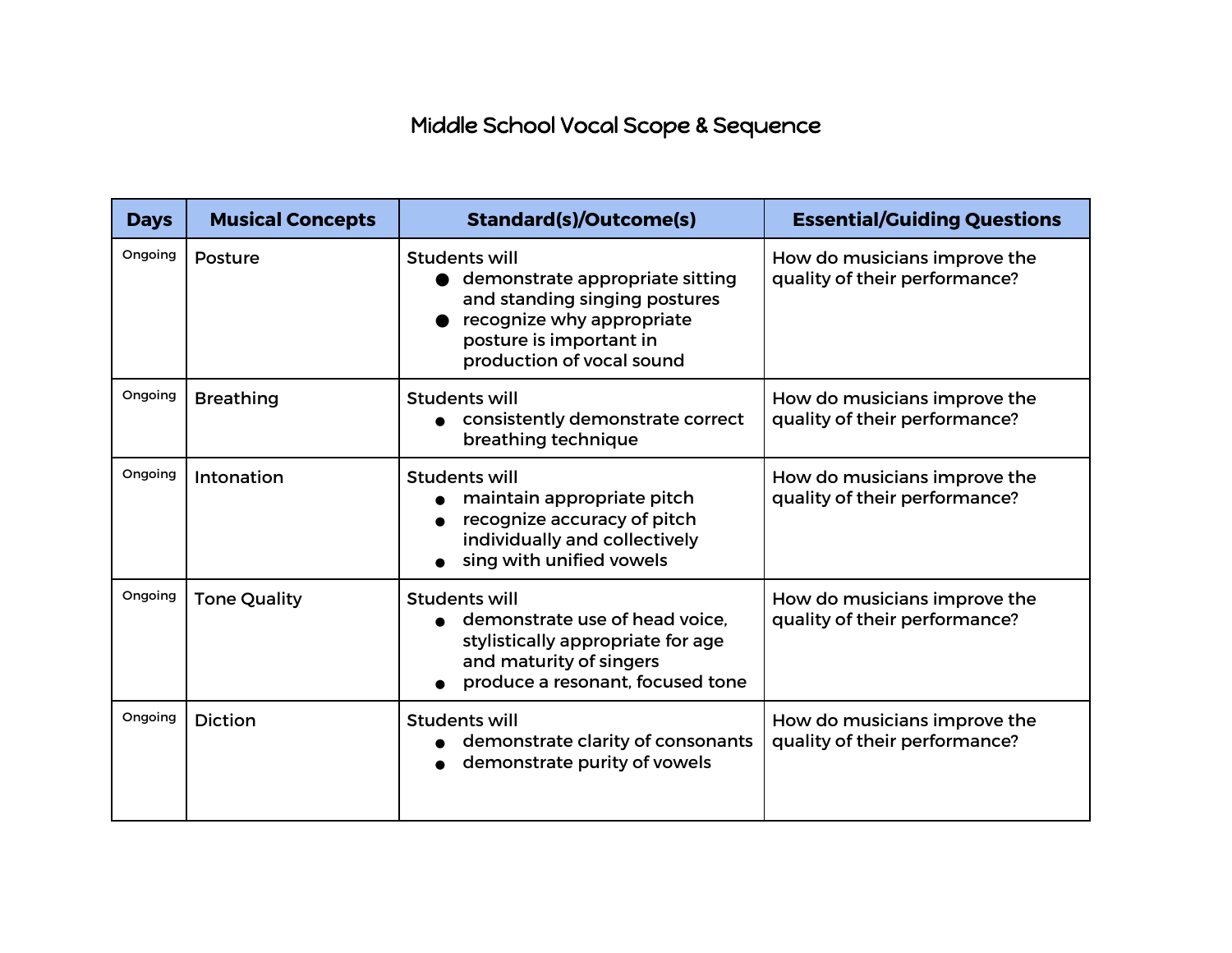| Ongoing | <b>Balance and Blend</b>                          | Students will<br>maintain vocal blend within their<br>section<br>maintain vocal balance<br>throughout the ensemble                                                                                                                                                                                                                 | How do musicians improve the<br>quality of their performance?                                                                                                                                                                                                         |
|---------|---------------------------------------------------|------------------------------------------------------------------------------------------------------------------------------------------------------------------------------------------------------------------------------------------------------------------------------------------------------------------------------------|-----------------------------------------------------------------------------------------------------------------------------------------------------------------------------------------------------------------------------------------------------------------------|
| Ongoing | <b>Musical Expression &amp;</b><br>Interpretation | <b>Students will</b><br>demonstrate appropriate stylistic<br>expression<br>demonstrate musical phrasing<br>demonstrate appropriate tempi<br>and dynamics<br>demonstrate artistic connection<br>to the repertoire<br>demonstrate energy and vitality in<br>rehearsal and performance                                                | How do musicians improve the<br>quality of their performance?<br>When is creative work ready to<br>share?<br>When is a performance judged<br>ready to present?<br>How do context and the manner in<br>which musical work is presented<br>influence audience response? |
| Ongoing | <b>Stage Presence</b>                             | <b>Students will</b><br>demonstrate uniform and proper<br>ensemble attire during any<br>performance setting<br>recognize the importance of<br>uniformity in both entering and<br>exiting a performance stage<br>maintain proper facial<br>expressions, body control, posture,<br>and attentiveness during<br>ensemble performances | How do musicians improve the<br>quality of their performance?                                                                                                                                                                                                         |
| Ongoing | <b>Music Terminology</b>                          | <b>Students will</b><br>identify and comprehend music<br>$\bullet$<br>symbols and notation<br>apply their understanding of<br>music symbols and notation                                                                                                                                                                           | How does understanding the<br>structure and context of musical<br>works inform performance?                                                                                                                                                                           |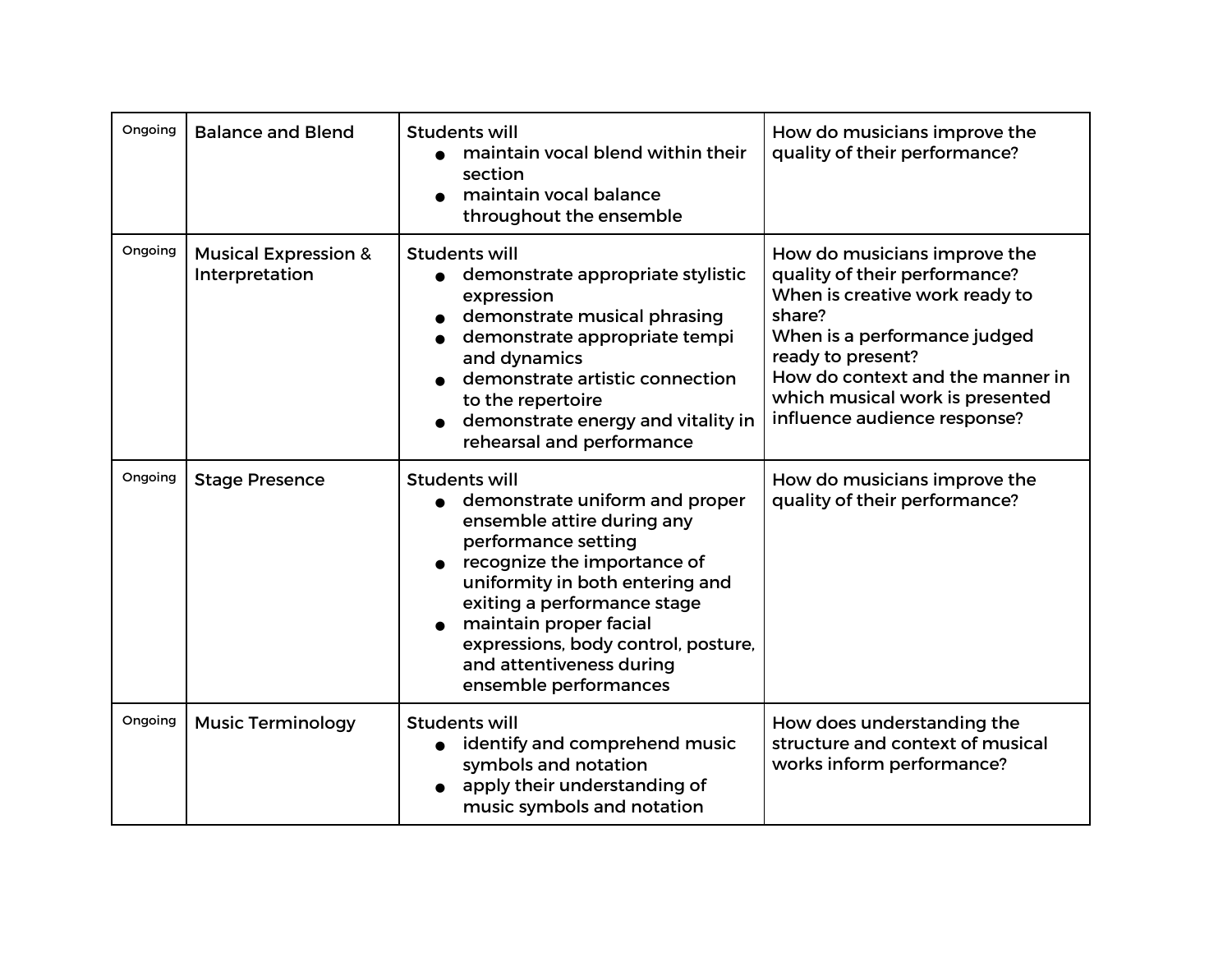|         |                                              | found in choral repertoire to their<br>performance.                                                                                                                                                                                                                         |                                                                                                                                   |
|---------|----------------------------------------------|-----------------------------------------------------------------------------------------------------------------------------------------------------------------------------------------------------------------------------------------------------------------------------|-----------------------------------------------------------------------------------------------------------------------------------|
| Ongoing | <b>Sight Reading-</b><br>Rhythmic            | <b>Students will</b><br>perform rhythm examples within<br>the appropriate level<br>sight read rhythm examples<br>within the appropriate level                                                                                                                               | How does understanding the<br>structure and context of musical<br>works inform performance?                                       |
| Ongoing | <b>Sight Reading-Melodic</b>                 | <b>Students will</b><br>sight read melodies and phrases<br>$\bullet$<br>while singing correct pitches<br>sight read melodies and phrases<br>in multiple parts appropriate to<br>their assigned level                                                                        | How does understanding the<br>structure and context of musical<br>works inform performance?                                       |
| Ongoing | Performance<br>Evaluation                    | <b>Students will</b><br>• critique personal musical<br>performance and its relationship<br>to the full ensemble sound<br>evaluate recorded and live<br>performances of individual voices<br>and/or ensembles using<br>established criteria to make<br>qualitative judgments | How do we judge the quality of<br>musical work(s) and<br>performance(s)?                                                          |
| Ongoing | Societal, Cultural, and<br><b>Historical</b> | Students will:<br>approach content with an<br>understanding and appreciation<br>of societal, cultural, and historical<br>context<br>understand music as an essential                                                                                                        | How do the other arts, other<br>disciplines, contexts, and daily life<br>inform creating, performing, and<br>responding to music? |